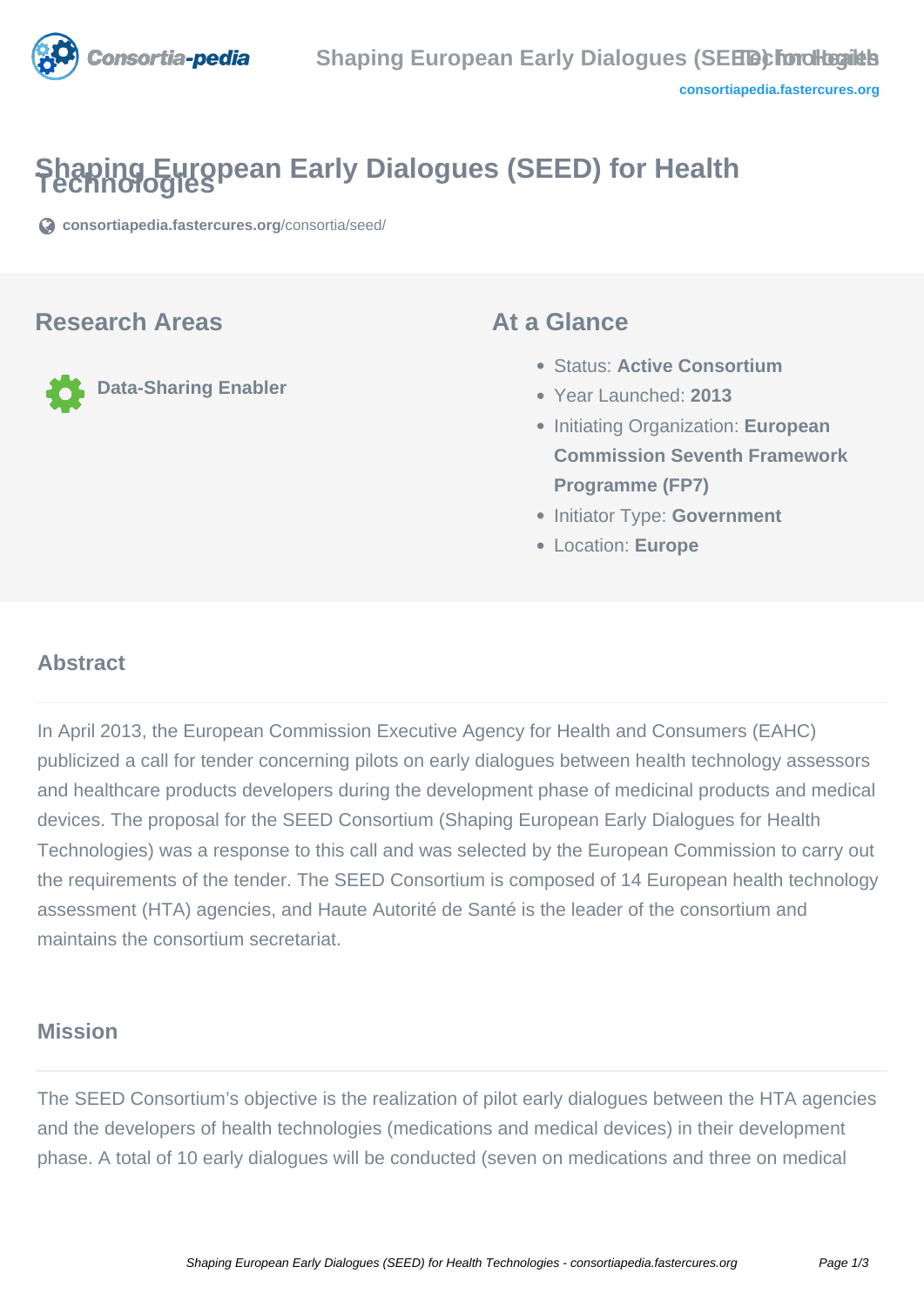

**[consortiapedia.fastercures.org](http://consortiapedia.fastercures.org/)**

devices).

## **Consortium History**

The SEED Consortium will last 22 months (October 2013 to August 2015).

#### **Financing**

SEED is funded by the European Union in the framework of its Health Programme, 2008-2013.

Homepage <http://www.earlydialogues.eu/>

### **Points of Contact**

Haute Autorité de Santé MRI/SEED Secrétariat 2, avenue du Stade de France 93 218 Saint Denis la Plaine Cedex France email: [earlydialogues@has-sante.fr](mailto:earlydialogues@has-sante.fr)

### **Sponsors & Partners**

Belgian Health Care Knowledge Centre Consellería de Sanidade de Galicia Gemeinsamer Bundesausschuss (Federal Joint Committee) Hauptverband der Österreichischen Sozialversicherungsträger Haute Autorité de Santé (France) Health Care Insurance Board